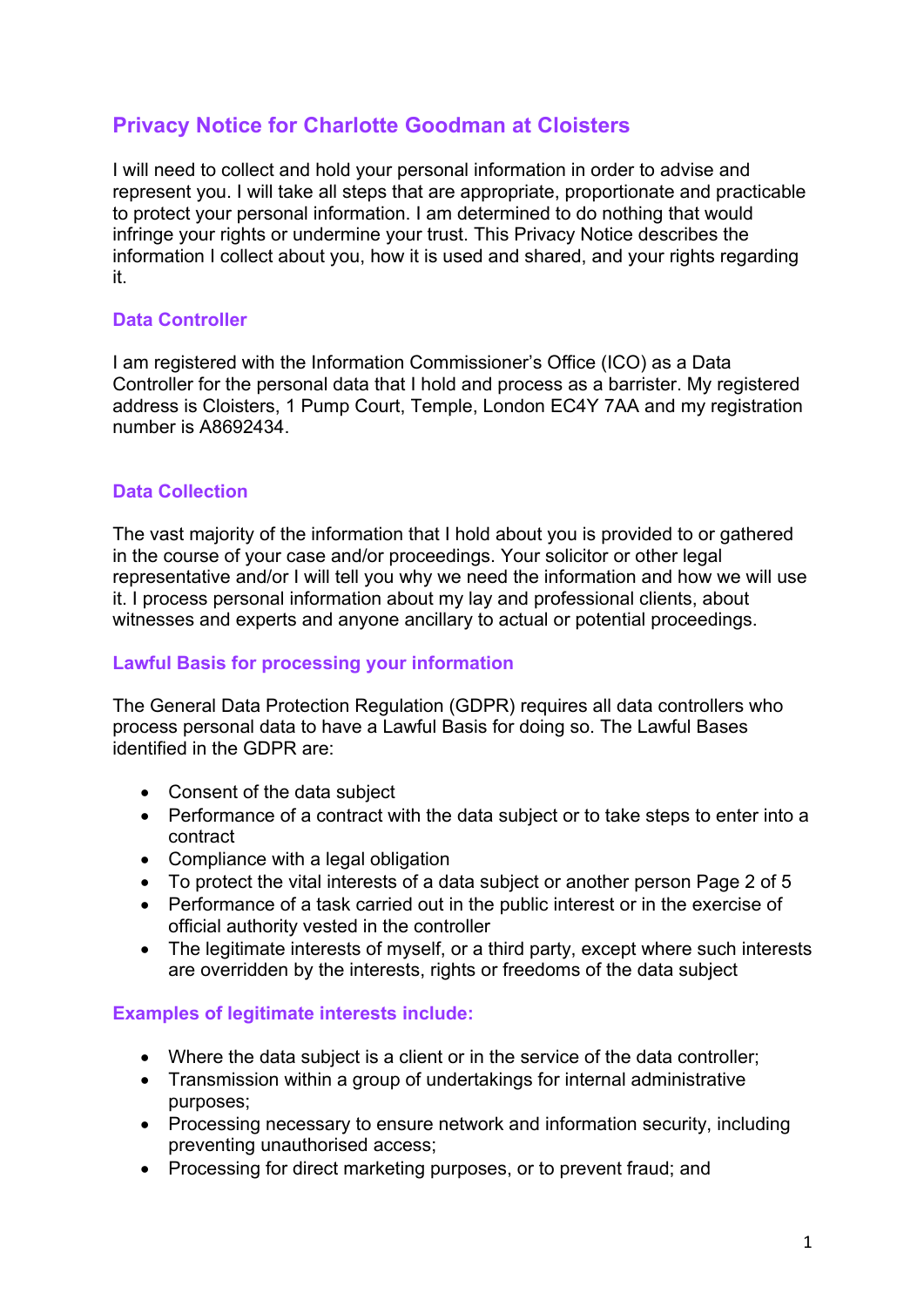• Reporting possible criminal acts or threats to public security.

I process your personal data to enable the necessary steps to be taken to enter into and/or to perform contracts for legal services and/or to comply with a legal obligation and/or for the purposes of my legitimate interests – namely, the provision of legal services, the development and marketing of my professional expertise and maintaining a record of the work I have carried out for my clients (including for regulatory purposes and in order to address any queries or concerns you may have). I also process data where that is necessary for the establishment, exercise and/or defence of legal claims.

I use your information to:

- Provide legal advice and representation
- Assist in training pupils and mini-pupils
- Investigate and address your concerns
- Communicate with you about news, updates and events
- Investigate or address legal proceedings relating to your use of my services/products, or as otherwise allowed by applicable law
- Make statutory returns as required by the HMRC
- Maintain a record of the work I have carried out for you

I do not use automated decision-making in the processing of your personal data. I collect and process both personal data and special categories of personal data as defined in the GDPR. This may include:

- Name;
- Email;
- Phone number;
- Address;
- Payment or bank details;
- Date of birth:
- Location details:
- Device IP address:
- Financial information;
- Details about protected characteristics (such as disability, sex, race, age religion or belief, sexual orientation, gender identity, pregnancy/maternity, marital status);
- Details about trade union membership and/or activities;
- Medical records and/or health details;
- Criminal records and/or details relating to offences, alleged offences, criminal proceedings, outcomes and sentences;
- Details about work, education and/or training.

## Sharing personal data

I sometimes need to share the personal information I process with the individual and/or third parties. Where necessary or required, I may share information with: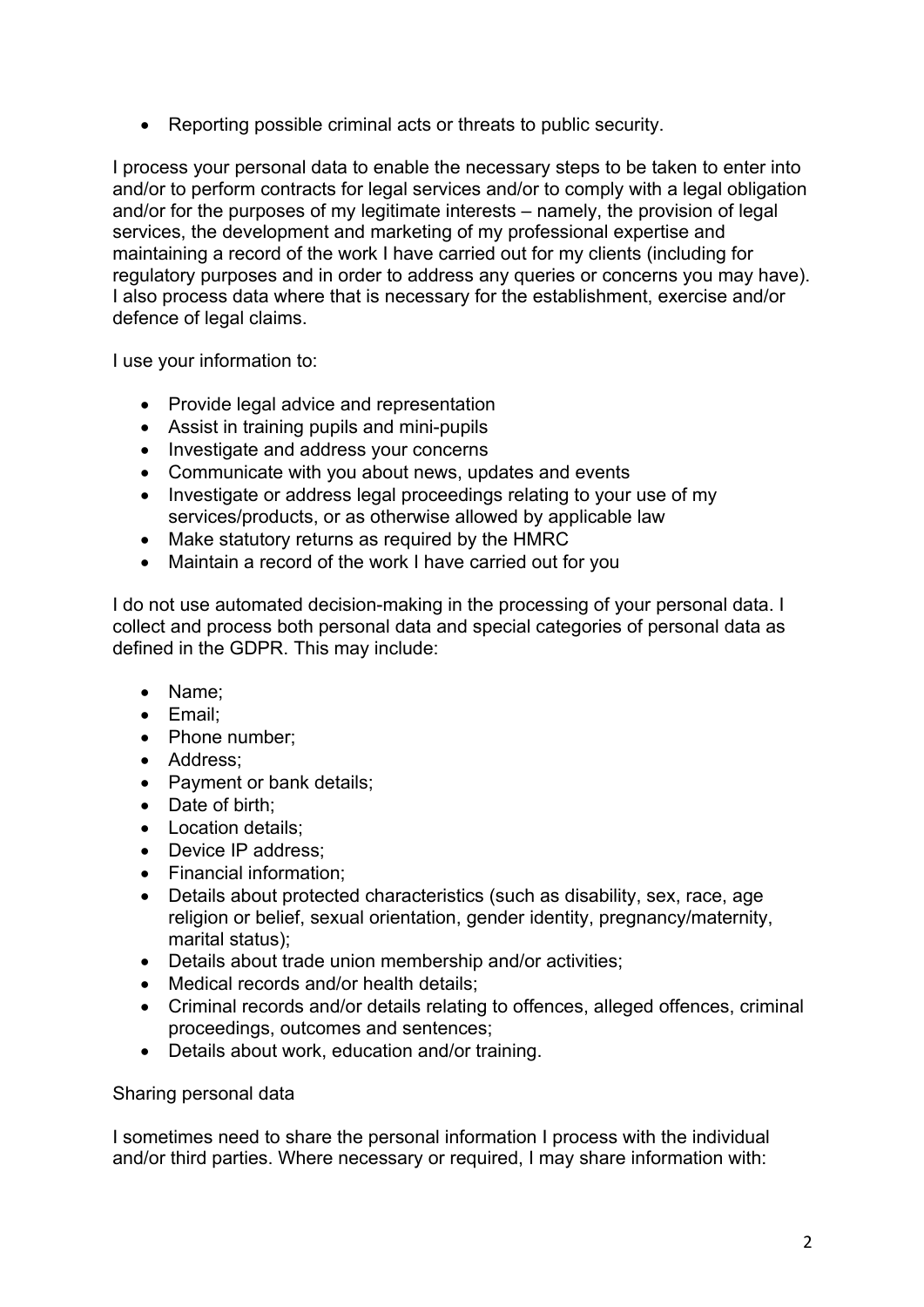- Solicitors, barristers and legal representatives
- Courts and other tribunals
- Pupils or mini pupils under my training or supervision
- My Chambers management and staff who provide administrative services
- Regulatory authorities, ombudsmen, insurance providers or legal advisors in the event of a dispute or other legal or relevant matter
- Law enforcement officials, government authorities, or other third parties to meet our legal obligations
- Any other party where I ask you and you consent to the sharing

## **Transfers to third countries and international organisations**

I do not usually need to transfer any personal data to third countries or international organisations but, if I do so, it will only be where I am satisfied that such transferred data is fully protected and safeguarded as required by the GDPR.

**I retain your personal data** while you remain a client and for 7 years thereafter, unless you ask me to delete it. I adhere to Cloisters' Data Retention Policy (copy available on request) which details how long I hold data for and how I dispose of it when it no longer needs to be held. I will delete or anonymise your information at your request unless:

- There is an unresolved issue, such as claim or dispute;
- I am legally required not to; or
- There are overriding legitimate business interests, including but not limited to fraud prevention and protecting customers' safety and security.

# **Your Rights**

The GDPR gives you specific rights around your personal data. For example, you have to be informed about the information I hold and what I use it for, you can ask for a copy of the personal information I hold about you, you can ask me to correct any inaccuracies with the personal data I hold, you can ask me to stop sending you direct mail, or emails, or in some circumstances ask me to stop processing your personal information. Finally, if I do something irregular or improper with your personal data you can seek compensation for any distress you are caused or loss you have incurred. You can find out more information from the ICO's website http://ico.org.uk/for\_the\_public/personal\_information and this is the organisation that you can complain to if you are unhappy with how I have dealt with your personal information.

## **Accessing and Correcting Your Information**

You may request access to, correction of, or a copy of your information by contacting me at Cloisters, 1 Pump Court, Temple, EC4Y 7AA.

# **Marketing Opt-Outs**